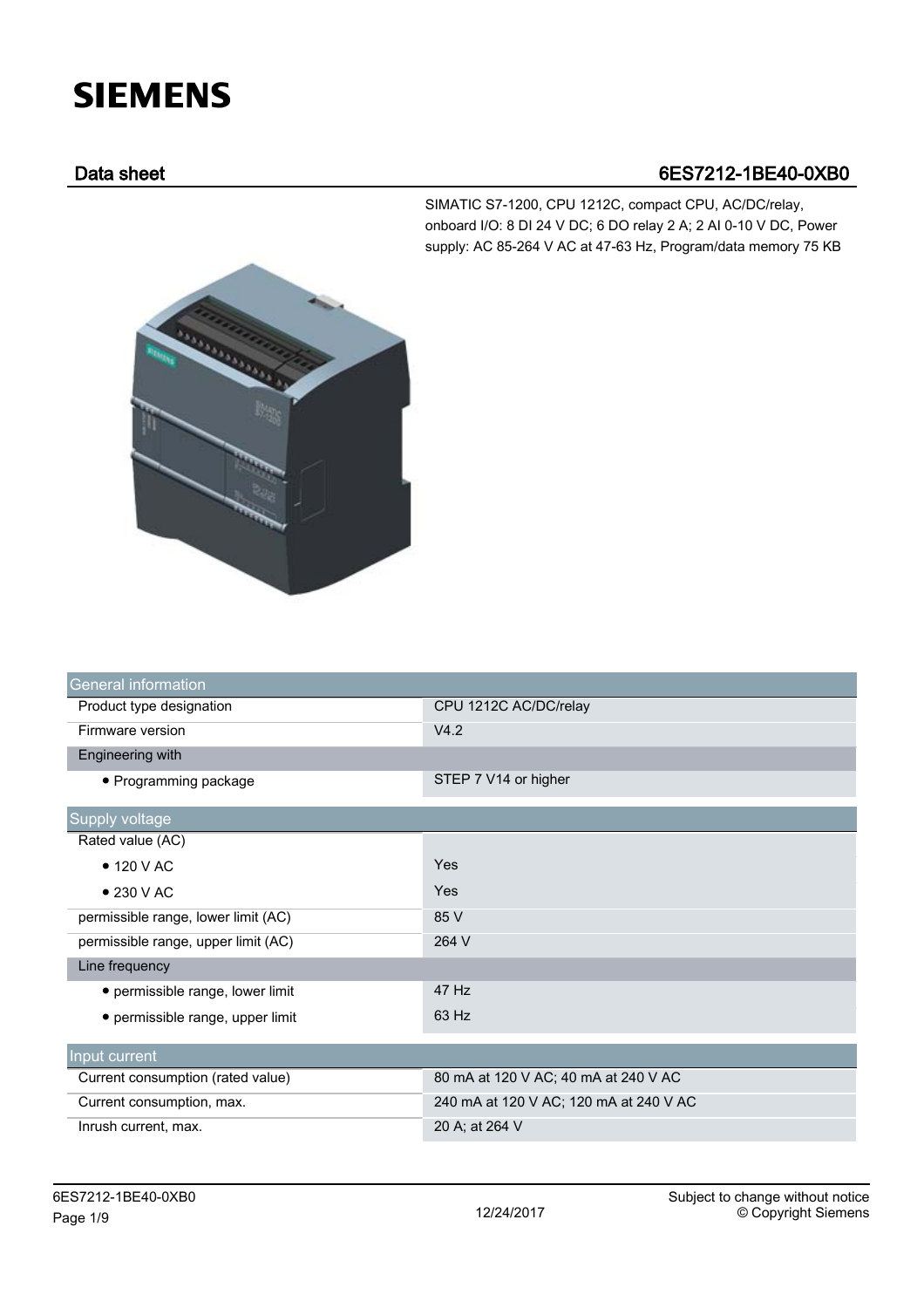| $ ^{2}t$                                             | $0.8 A^2$ ·s                                                                       |
|------------------------------------------------------|------------------------------------------------------------------------------------|
| Output current                                       |                                                                                    |
| for backplane bus (5 V DC), max.                     | 1 000 mA; Max. 5 V DC for SM and CM                                                |
| <b>Encoder supply</b>                                |                                                                                    |
| 24 V encoder supply                                  |                                                                                    |
| $\bullet$ 24 V                                       | 20.4 to 28.8V                                                                      |
| Power loss                                           |                                                                                    |
| Power loss, typ.                                     | 11 W                                                                               |
|                                                      |                                                                                    |
| Memory<br>Work memory                                |                                                                                    |
| $\bullet$ integrated                                 | 75 kbyte                                                                           |
|                                                      | No                                                                                 |
| • expandable                                         |                                                                                    |
| Load memory                                          | 2 Mbyte                                                                            |
| • integrated                                         |                                                                                    |
| · Plug-in (SIMATIC Memory Card), max.                | with SIMATIC memory card                                                           |
| Backup                                               |                                                                                    |
| $\bullet$ present                                    | Yes                                                                                |
| • maintenance-free                                   | Yes                                                                                |
| • without battery                                    | Yes                                                                                |
| CPU processing times                                 |                                                                                    |
| for bit operations, typ.                             | 0.08 µs; / instruction                                                             |
| for word operations, typ.                            | 1.7 µs; / instruction                                                              |
| for floating point arithmetic, typ.                  | 2.3 µs; / instruction                                                              |
| <b>CPU-blocks</b>                                    |                                                                                    |
| Number of blocks (total)                             | DBs, FCs, FBs, counters and timers. The maximum number of                          |
|                                                      | addressable blocks ranges from 1 to 65535. There is no                             |
|                                                      | restriction, the entire working memory can be used                                 |
| <b>OB</b>                                            |                                                                                    |
| • Number, max.                                       | Limited only by RAM for code                                                       |
| Data areas and their retentivity                     |                                                                                    |
| Retentive data area (incl. timers, counters, flags), | 10 kbyte                                                                           |
| max.                                                 |                                                                                    |
| Flag                                                 |                                                                                    |
| • Number, max.                                       | 4 kbyte; Size of bit memory address area                                           |
| Local data                                           |                                                                                    |
| • per priority class, max.                           | 16 kbyte; Priority class 1 (program cycle): 16 KB, priority class 2<br>to 26: 6 KB |
|                                                      |                                                                                    |
| Address area                                         |                                                                                    |
| Process image                                        |                                                                                    |
| · Inputs, adjustable                                 | 1 kbyte                                                                            |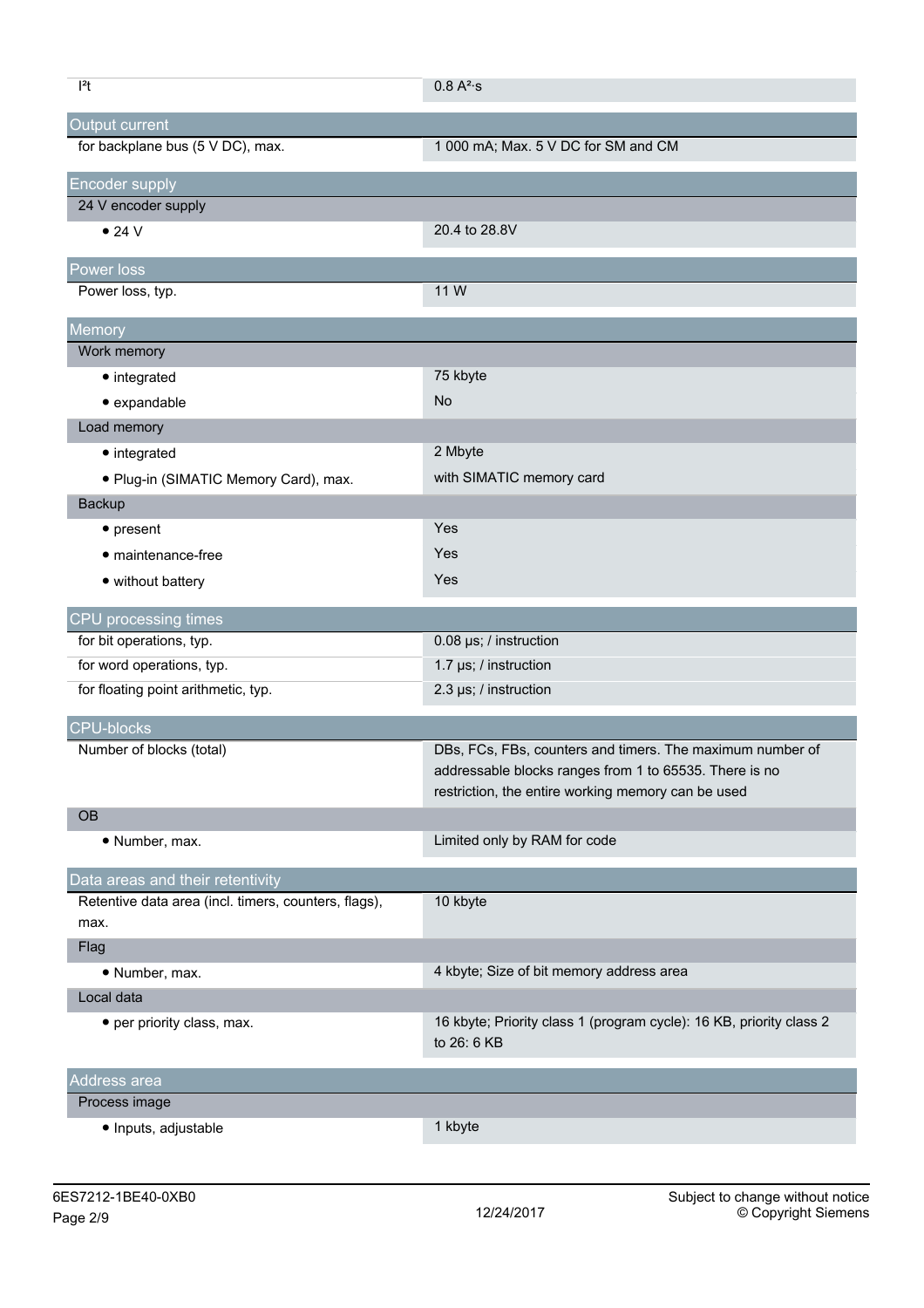| · Outputs, adjustable                                   | 1 kbyte                                                                                     |
|---------------------------------------------------------|---------------------------------------------------------------------------------------------|
| Hardware configuration                                  |                                                                                             |
| Number of modules per system, max.                      | 3 comm. modules, 1 signal board, 2 signal modules                                           |
| Time of day                                             |                                                                                             |
| Clock                                                   |                                                                                             |
| • Hardware clock (real-time)                            | Yes                                                                                         |
| • Backup time                                           | 480 h; Typical                                                                              |
| • Deviation per day, max.                               | $\pm 60$ s/month at 25 °C                                                                   |
| <b>Digital inputs</b>                                   |                                                                                             |
| Number of digital inputs                                | 8; Integrated                                                                               |
| • of which inputs usable for technological<br>functions | 4; HSC (High Speed Counting)                                                                |
| Source/sink input                                       | Yes                                                                                         |
| Number of simultaneously controllable inputs            |                                                                                             |
| all mounting positions                                  |                                                                                             |
| - up to 40 $^{\circ}$ C, max.                           | 8                                                                                           |
| Input voltage                                           |                                                                                             |
| • Rated value (DC)                                      | 24 V                                                                                        |
| • for signal "0"                                        | 5 V DC at 1 mA                                                                              |
| • for signal "1"                                        | 15 V DC at 2.5 mA                                                                           |
| Input delay (for rated value of input voltage)          |                                                                                             |
| for standard inputs                                     |                                                                                             |
| - parameterizable                                       | 0.2 ms, 0.4 ms, 0.8 ms, 1.6 ms, 3.2 ms, 6.4 ms and 12.8 ms,<br>selectable in groups of four |
| - at "0" to "1", min.                                   | $0.2$ ms                                                                                    |
| - at "0" to "1", max.                                   | 12.8 ms                                                                                     |
| for interrupt inputs                                    |                                                                                             |
| - parameterizable                                       | Yes                                                                                         |
| for counter/technological functions                     |                                                                                             |
| - parameterizable                                       | Single phase: 3 @ 100 kHz & 3 @ 30 kHz, differential: 3 @ 80<br>kHz & 3 @ 30 kHz            |
| Cable length                                            |                                                                                             |
| · shielded, max.                                        | 500 m; 50 m for technological functions                                                     |
| · unshielded, max.                                      | 300 m; For technological functions: No                                                      |
| <b>Digital outputs</b>                                  |                                                                                             |
| Number of digital outputs                               | 6; Relays                                                                                   |
| Switching capacity of the outputs                       |                                                                                             |
| · with resistive load, max.                             | 2A                                                                                          |
| · on lamp load, max.                                    | 30 W with DC, 200 W with AC                                                                 |
| Output delay with resistive load                        |                                                                                             |
| • "0" to "1", max.                                      | 10 ms; max.                                                                                 |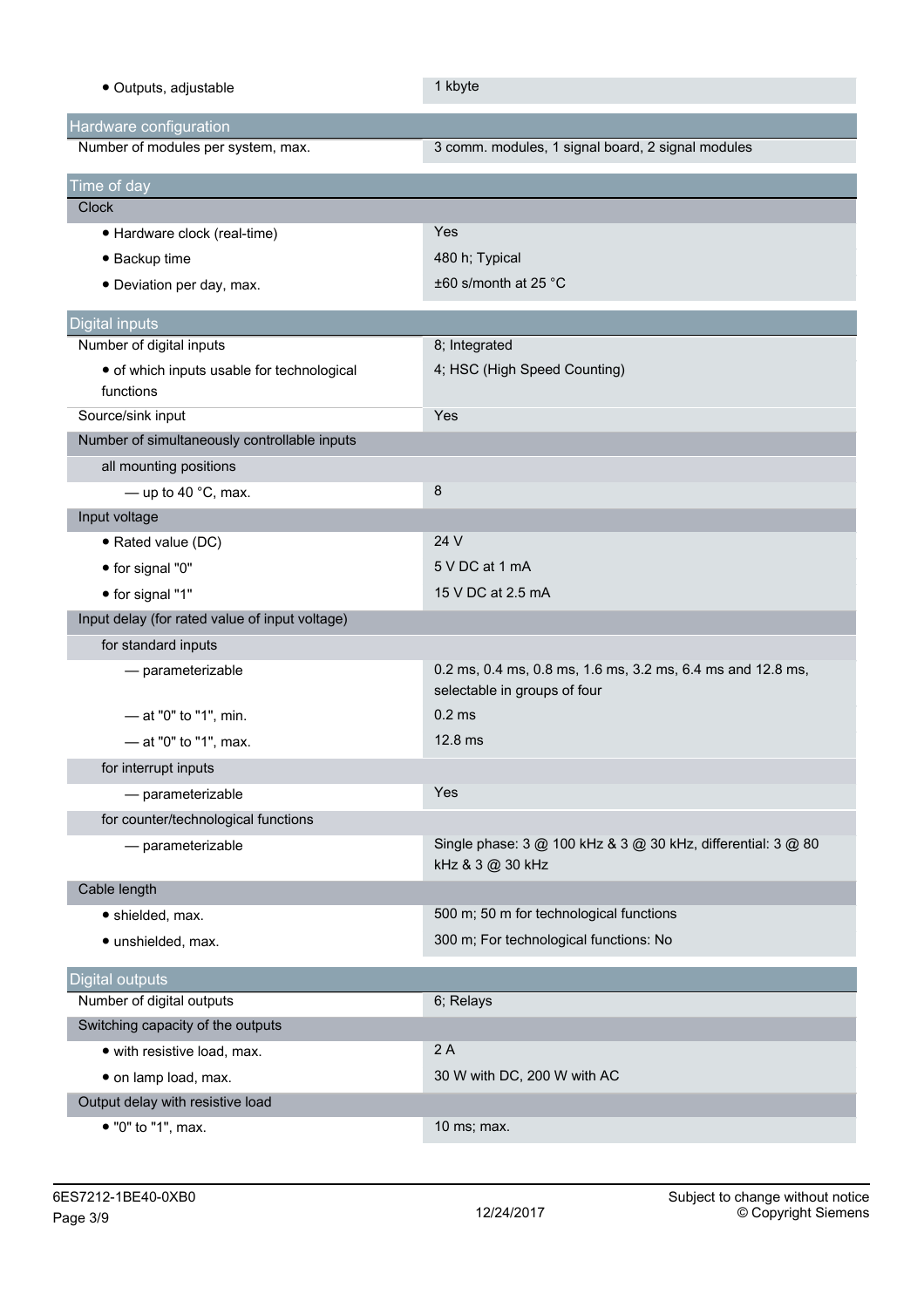| • "1" to "0", max.                                     | 10 ms; max.                                            |
|--------------------------------------------------------|--------------------------------------------------------|
| Relay outputs                                          |                                                        |
| • Number of operating cycles, max.                     | mechanically 10 million, at rated load voltage 100 000 |
| Cable length                                           |                                                        |
| · shielded, max.                                       | 500 m                                                  |
| · unshielded, max.                                     | 150 m                                                  |
|                                                        |                                                        |
| Analog inputs<br>Number of analog inputs               | $\overline{2}$                                         |
| Input ranges                                           |                                                        |
| • Voltage                                              | Yes                                                    |
| Input ranges (rated values), voltages                  |                                                        |
| $\bullet$ 0 to +10 V                                   | Yes                                                    |
| • Input resistance (0 to 10 V)                         | ≥100k ohms                                             |
| Cable length                                           |                                                        |
| · shielded, max.                                       | 100 m; twisted and shielded                            |
|                                                        |                                                        |
| Analog outputs                                         |                                                        |
| Number of analog outputs                               | 0                                                      |
| Analog value generation for the inputs                 |                                                        |
| Integration and conversion time/resolution per channel |                                                        |
| • Resolution with overrange (bit including sign),      | 10 bit                                                 |
| max.                                                   |                                                        |
| • Integration time, parameterizable                    | Yes                                                    |
| • Conversion time (per channel)                        | $625 \,\mu s$                                          |
| Encoder                                                |                                                        |
| Connectable encoders                                   |                                                        |
| $\bullet$ 2-wire sensor                                | Yes                                                    |
|                                                        |                                                        |
| . Interface                                            |                                                        |
| Interface type                                         | <b>PROFINET</b>                                        |
| Physics                                                | Ethernet                                               |
| Isolated                                               | Yes                                                    |
| automatic detection of transmission rate               | Yes                                                    |
| Autonegotiation                                        | Yes                                                    |
| Autocrossing                                           | Yes                                                    |
| Interface types                                        |                                                        |
| • Number of ports                                      | $\mathbf{1}$                                           |
| • integrated switch                                    | <b>No</b>                                              |
| Functionality                                          |                                                        |
| · PROFINET IO Controller                               | Yes                                                    |
| · PROFINET IO Device                                   | Yes                                                    |
| • SIMATIC communication                                | Yes                                                    |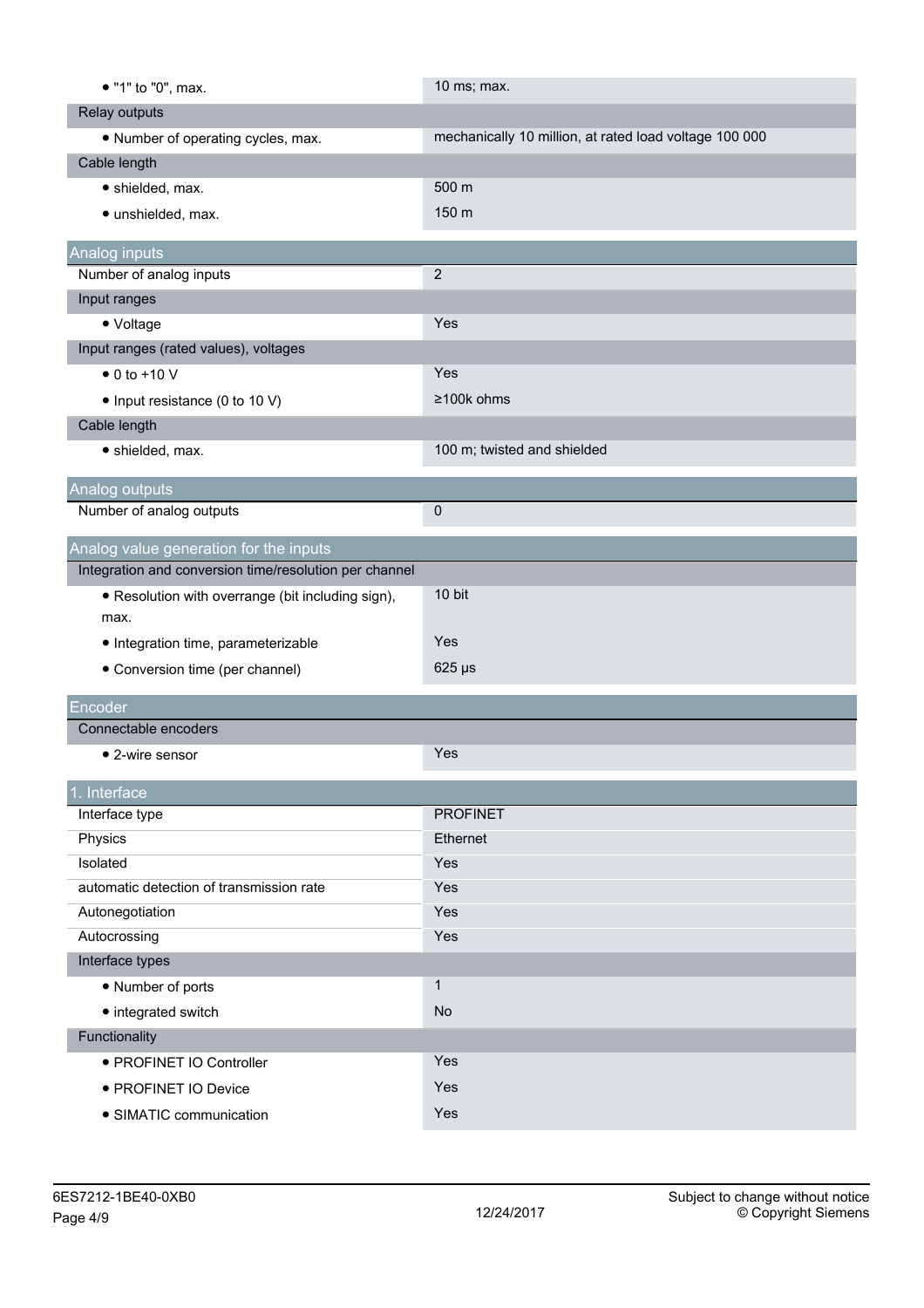| • Open IE communication                    | Yes                                                      |
|--------------------------------------------|----------------------------------------------------------|
| • Web server                               | Yes                                                      |
| · Media redundancy                         | <b>No</b>                                                |
| PROFINET IO Controller                     |                                                          |
| • Transmission rate, max.                  | 100 Mbit/s                                               |
| Services                                   |                                                          |
| - PG/OP communication                      | Yes                                                      |
| -S7 routing                                | Yes                                                      |
| - Isochronous mode                         | <b>No</b>                                                |
| - Open IE communication                    | Yes                                                      |
| $-$ IRT                                    | <b>No</b>                                                |
| $-MRP$                                     | <b>No</b>                                                |
| $-MRPD$                                    | <b>No</b>                                                |
| - PROFlenergy                              | <b>No</b>                                                |
| - Prioritized startup                      | Yes                                                      |
| - Number of IO devices with prioritized    | 16                                                       |
| startup, max.                              |                                                          |
| - Number of connectable IO Devices, max.   | 16                                                       |
| - Number of connectable IO Devices for RT, | 16                                                       |
| max.                                       |                                                          |
| - of which in line, max.                   | 16                                                       |
| - Activation/deactivation of IO Devices    | Yes                                                      |
| - Number of IO Devices that can be         | $\bf 8$                                                  |
| simultaneously activated/deactivated, max. |                                                          |
| - Updating time                            | The minimum value of the update time also depends on the |

communication component set for PROFINET IO, on the number of IO devices and the quantity of configured user data.

## PROFINET IO Device

| Services                               |                |
|----------------------------------------|----------------|
| - PG/OP communication                  | Yes            |
| -S7 routing                            | Yes            |
| -lsochronous mode                      | <b>No</b>      |
| - Open IE communication                | Yes            |
| $-$ IRT                                | <b>No</b>      |
| $-$ MRP                                | <b>No</b>      |
| $-MRPD$                                | <b>No</b>      |
| — PROFlenergy                          | Yes            |
| - Shared device                        | Yes            |
| - Number of IO Controllers with shared | $\overline{2}$ |
| device, max.                           |                |
|                                        |                |
| <b>Protocols</b>                       |                |
| Supports protocol for PROFINET IO      | Yes            |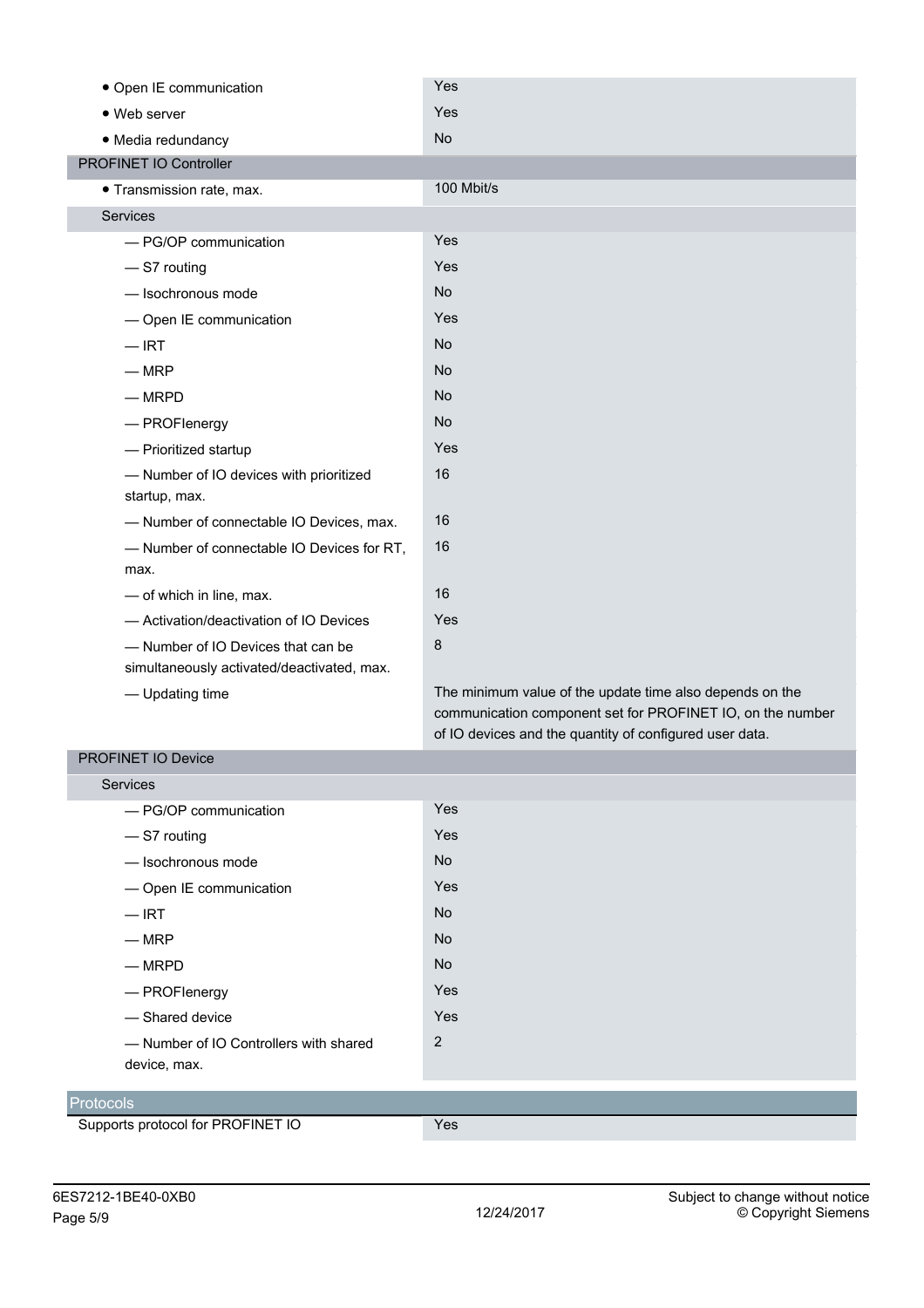| <b>PROFIBUS</b>                 | Yes; CM 1243-5 required                                                 |
|---------------------------------|-------------------------------------------------------------------------|
| AS-Interface                    | Yes; CM 1243-2 required                                                 |
| Protocols (Ethernet)            |                                                                         |
| $\bullet$ TCP/IP                | Yes                                                                     |
| $\bullet$ DHCP                  | No                                                                      |
| $\bullet$ SNMP                  | Yes                                                                     |
| $\bullet$ DCP                   | Yes                                                                     |
| $\bullet$ LLDP                  | Yes                                                                     |
| Open IE communication           |                                                                         |
| $\bullet$ TCP/IP                | Yes                                                                     |
| - Data length, max.             | 8 kbyte                                                                 |
| • ISO-on-TCP (RFC1006)          | Yes                                                                     |
| - Data length, max.             | 8 kbyte                                                                 |
| $\bullet$ UDP                   | Yes                                                                     |
| - Data length, max.             | 1 472 byte                                                              |
| Web server                      |                                                                         |
| • User-defined websites         | Yes                                                                     |
| Further protocols               |                                                                         |
| • MODBUS                        | Yes                                                                     |
| <b>Communication functions</b>  |                                                                         |
| S7 communication                |                                                                         |
| • supported                     | Yes                                                                     |
| $\bullet$ as server             | Yes                                                                     |
| • as client                     | Yes                                                                     |
| · User data per job, max.       | See online help (S7 communication, user data size)                      |
| Web server                      |                                                                         |
| • supported                     | Yes                                                                     |
| Number of connections           |                                                                         |
| • overall                       | 16; dynamically                                                         |
| est commissioning functions     |                                                                         |
| Status/control                  |                                                                         |
| · Status/control variable       | Yes                                                                     |
| • Variables                     | Inputs/outputs, memory bits, DBs, distributed I/Os, timers,<br>counters |
| Forcing                         |                                                                         |
| • Forcing                       | Yes                                                                     |
| Diagnostic buffer               |                                                                         |
| $\bullet$ present               | Yes                                                                     |
|                                 |                                                                         |
| <b>Traces</b>                   |                                                                         |
| • Number of configurable Traces | $\overline{2}$                                                          |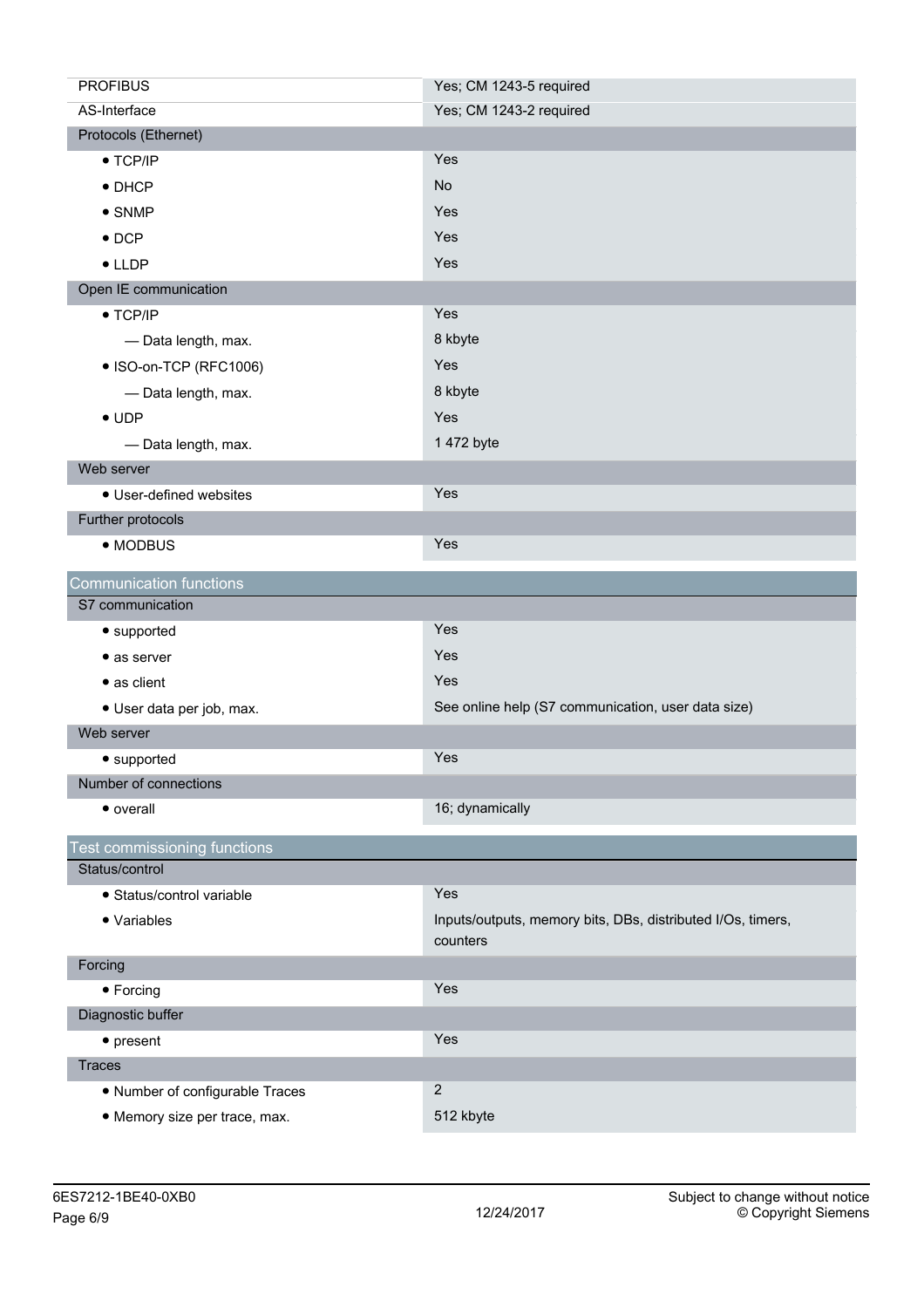| Interrupts/diagnostics/status information                                                     |                      |
|-----------------------------------------------------------------------------------------------|----------------------|
| Diagnostics indication LED                                                                    |                      |
| · RUN/STOP LED                                                                                | Yes                  |
| <b>• ERROR LED</b>                                                                            | Yes                  |
| • MAINT LED                                                                                   | Yes                  |
| <b>Integrated Functions</b>                                                                   |                      |
| Number of counters                                                                            | $\overline{4}$       |
| Counting frequency (counter) max.                                                             | 100 kHz              |
| Frequency measurement                                                                         | Yes                  |
| controlled positioning                                                                        | Yes                  |
| Number of position-controlled positioning axes, max.                                          | 8                    |
| Number of positioning axes via pulse-direction                                                | Up to 4 with SB 1222 |
| interface                                                                                     |                      |
| PID controller                                                                                | Yes                  |
| Number of alarm inputs                                                                        | 4                    |
| Potential separation                                                                          |                      |
| Potential separation digital inputs                                                           |                      |
| • Potential separation digital inputs                                                         | 500V AC for 1 minute |
| • between the channels, in groups of                                                          | $\mathbf{1}$         |
| Potential separation digital outputs                                                          |                      |
| · Potential separation digital outputs                                                        | Relays               |
| • between the channels                                                                        | No                   |
| • between the channels, in groups of                                                          | 2                    |
|                                                                                               |                      |
| EMC<br>Interference immunity against discharge of static electricity                          |                      |
|                                                                                               | Yes                  |
| • Interference immunity against discharge of<br>static electricity acc. to IEC 61000-4-2      |                      |
| - Test voltage at air discharge                                                               | 8 kV                 |
| - Test voltage at contact discharge                                                           | 6 kV                 |
| Interference immunity to cable-borne interference                                             |                      |
| • Interference immunity on supply lines acc. to                                               | Yes                  |
| IEC 61000-4-4                                                                                 |                      |
| • Interference immunity on signal cables acc. to                                              | Yes                  |
| IEC 61000-4-4                                                                                 |                      |
| Interference immunity against voltage surge                                                   |                      |
| • on the supply lines acc. to IEC 61000-4-5                                                   | Yes                  |
| Interference immunity against conducted variable disturbance induced by high-frequency fields |                      |
| • Interference immunity against high-frequency                                                | Yes                  |
| radiation acc. to IEC 61000-4-6                                                               |                      |
| Emission of radio interference acc. to EN 55 011                                              |                      |
| • Limit class A, for use in industrial areas                                                  | Yes; Group 1         |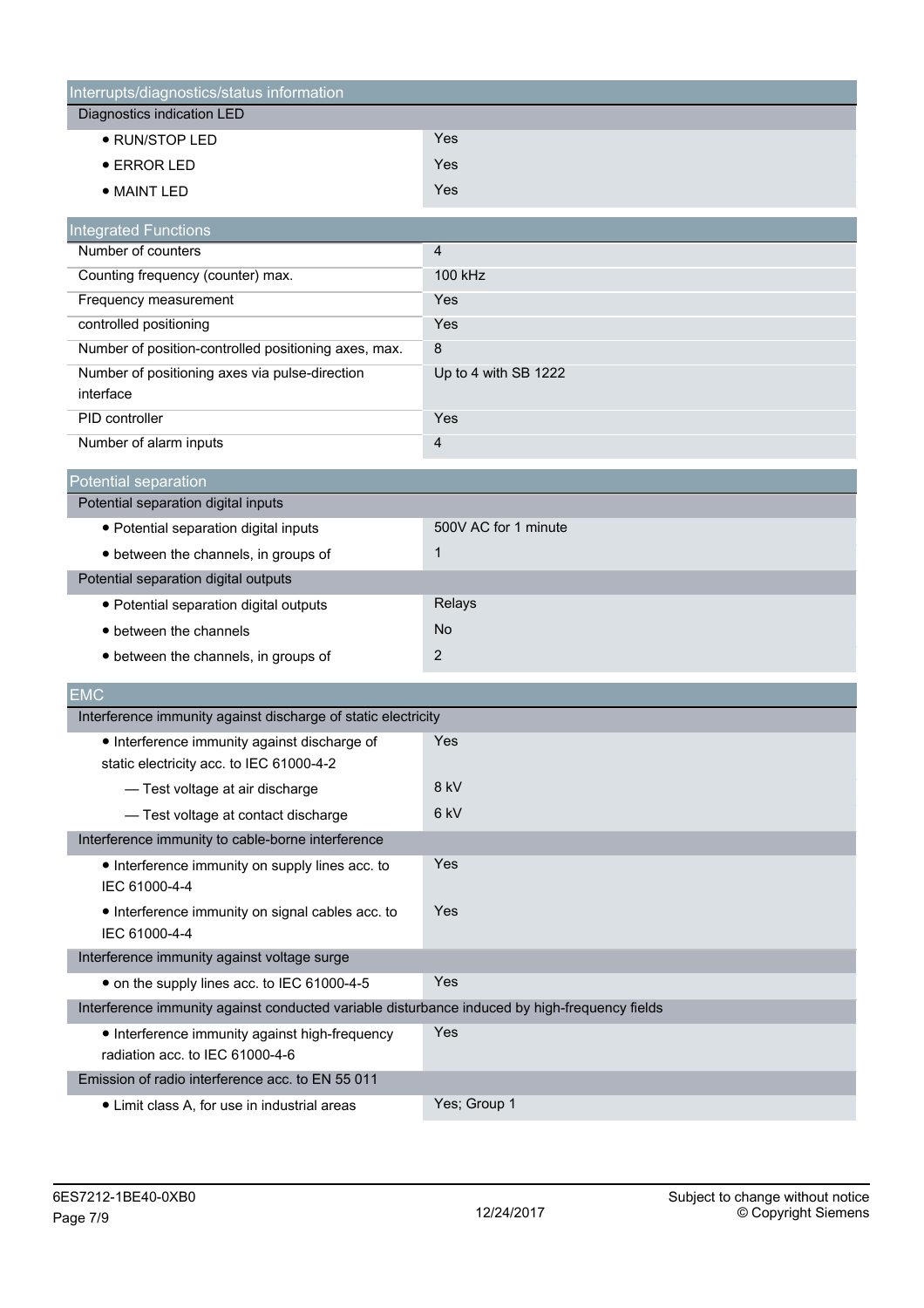• Limit class B, for use in residential areas Yes; When appropriate measures are used to ensure compliance with the limits for Class B according to EN 55011

| Degree and class of protection                                   |                                                                                                                                                                                   |
|------------------------------------------------------------------|-----------------------------------------------------------------------------------------------------------------------------------------------------------------------------------|
| Degree of protection acc. to EN 60529                            |                                                                                                                                                                                   |
| $\bullet$ IP20                                                   | Yes                                                                                                                                                                               |
| Standards, approvals, certificates                               |                                                                                                                                                                                   |
| CE mark                                                          | Yes                                                                                                                                                                               |
| UL approval                                                      | Yes                                                                                                                                                                               |
| cULus                                                            | Yes                                                                                                                                                                               |
| FM approval                                                      | Yes                                                                                                                                                                               |
| RCM (formerly C-TICK)                                            | Yes                                                                                                                                                                               |
| KC approval                                                      | Yes                                                                                                                                                                               |
| Marine approval                                                  | Yes                                                                                                                                                                               |
| <b>Ambient conditions</b>                                        |                                                                                                                                                                                   |
| Free fall                                                        |                                                                                                                                                                                   |
| · Fall height, max.                                              | 0.3 m; five times, in product package                                                                                                                                             |
| Ambient temperature during operation                             |                                                                                                                                                                                   |
| $\bullet$ min.                                                   | $-20 °C$                                                                                                                                                                          |
| • <sub>max.</sub>                                                | 60 °C; Number of simultaneously activated inputs or outputs 4 or<br>3 (no adjacent points) at 60 °C horizontal or 50 °C vertical, 8 or 6<br>at 55 °C horizontal or 45 °C vertical |
| • horizontal installation, min.                                  | -20 $^{\circ}$ C                                                                                                                                                                  |
| • horizontal installation, max.                                  | 60 °C                                                                                                                                                                             |
| • vertical installation, min.                                    | $-20 °C$                                                                                                                                                                          |
| • vertical installation, max.                                    | 50 °C                                                                                                                                                                             |
| Ambient temperature during storage/transportation                |                                                                                                                                                                                   |
| $\bullet$ min.                                                   | -40 $^{\circ}$ C                                                                                                                                                                  |
| • <sub>max.</sub>                                                | 70 °C                                                                                                                                                                             |
| Air pressure acc. to IEC 60068-2-13                              |                                                                                                                                                                                   |
| · Operation, min.                                                | 795 hPa                                                                                                                                                                           |
| • Operation, max.                                                | 1 080 hPa                                                                                                                                                                         |
| · Storage/transport, min.                                        | 660 hPa                                                                                                                                                                           |
| • Storage/transport, max.                                        | 1 080 hPa                                                                                                                                                                         |
| Altitude during operation relating to sea level                  |                                                                                                                                                                                   |
| · Installation altitude, min.                                    | $-1000$ m                                                                                                                                                                         |
| · Installation altitude, max.                                    | 2 000 m                                                                                                                                                                           |
| Relative humidity                                                |                                                                                                                                                                                   |
| • Operation, max.                                                | 95 %; no condensation                                                                                                                                                             |
| Vibrations                                                       |                                                                                                                                                                                   |
| • Vibration resistance during operation acc. to<br>IEC 60068-2-6 | 2 g (m/s <sup>2</sup> ) wall mounting, 1 g (m/s <sup>2</sup> ) DIN rail                                                                                                           |
| · Operation, tested according to IEC 60068-2-6                   | Yes                                                                                                                                                                               |